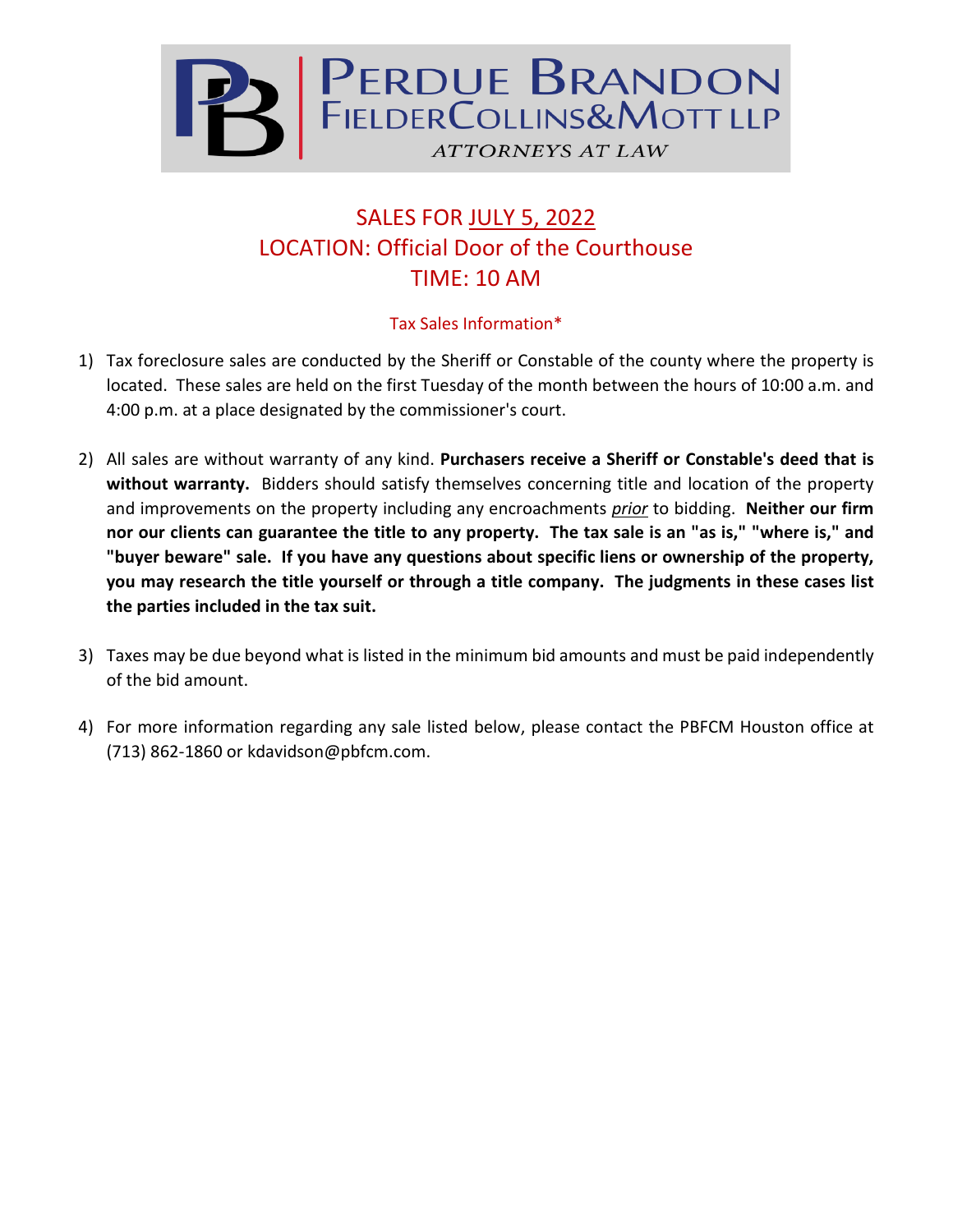| <b>Cause No:</b>                                   |                                                                                                                                                  | <b>Legal Description:</b>                                                                                                                                                                                                                                                                                                                                                                                                                                               | Adjudged                                                          | <b>Estimated</b> | Cad Account #        |
|----------------------------------------------------|--------------------------------------------------------------------------------------------------------------------------------------------------|-------------------------------------------------------------------------------------------------------------------------------------------------------------------------------------------------------------------------------------------------------------------------------------------------------------------------------------------------------------------------------------------------------------------------------------------------------------------------|-------------------------------------------------------------------|------------------|----------------------|
| <b>District Court:</b><br><b>Judgment Date:</b>    | <b>Style of Case:</b>                                                                                                                            | <b>Property Address (Per Appraisal</b><br>District):                                                                                                                                                                                                                                                                                                                                                                                                                    | Value:                                                            | Minimum:         | <b>Other Account</b> |
| 2019V-0047<br>155th District<br>Court<br>12-Apr-22 | <b>AUSTIN</b><br>COUNTY, ET AL<br>VS. REYNOL R.<br>MONTEMAJOR,<br><b>AKA REYNOL</b><br><b>MONT</b><br>$\rightarrow$ YOI                          | TRACT 1: PERSONAL PROPERTY<br><b>CONSISTING OF A 14X65</b><br>KIRKWOOD MOBILE HOME,<br>LOCATED ON R13390, LABEL NO.<br>DLS0009254, SERIAL NO. 12306642 IN<br>AUSTIN COUNTY, TEXAS.<br><b>AND</b><br>TRACT 2: LOT NO. 13, BEING A<br>TRACT OUT OF THE EBER<br>SUBDIVISION, IN AUSTIN COUNTY,<br>TEXAS MORE PARTICULARLY<br>DESCRIBED IN AN INSTRUMENT<br>FILED IN THE REAL PROPERTY<br>ΝÍ<br>A<br>R<br>TIN C<br>$\overline{F}$<br>243 BELLE PL<br><b>SEALY, TX 77474</b> | Tract 1<br>\$6,202.00<br>$\text{Target 2}$<br>, 0<br>$\mathbf{0}$ | \$4,525.03       | 67520001<br>13390001 |
| 2020V-0018<br>155th District<br>Court<br>17-Aug-21 | <b>AUSTIN</b><br><b>COUNTY VS.</b><br><b>GONZALES</b>                                                                                            | May be Subject to Post Judgment Taxes.<br>PERSONAL PROPERTY CONSISTING<br>OF A SUNSHINE 16X76 MOBILE<br>HOME, SERIAL NO. ALS00266,<br>LABEL NO. NTA0455070, LOCATED<br>IN AUSTIN COUNTY, TEXAS.<br>2794 STOCKOLD RD<br>Please see below for detailed pictures.                                                                                                                                                                                                          | Ю                                                                 | \$6,533.85       | 67929001             |
| 2020V-0075<br>155th District<br>Court<br>17-Aug-21 | <b>AUSTIN</b><br>COUNTY, ET AL<br>VS. JUAN L.<br><b>JUAREZ</b>                                                                                   | A TRACT OF LAND BEING 1.00<br>ACRES, MORE OR LESS, IN THE H. &<br>T. C. R. R. COMPANY SECTION 201,<br>ABSTRACT 224, KNOWN AS LOT 3A<br>OF THE TOMLINSON SUBDIVISION,<br>AND BEING MORE PARTICULARLY<br>DESCRIBED IN CLERK'S FILE<br>NUMBER 036634 OF THE OFFICIAL<br>RECORDS OF AUSITN COUNTY,<br><b>ТЕХАЯ</b><br>62<br>May be Subject to Post Judgment Taxes.                                                                                                          | \$138,437.00                                                      | \$4,919.35       | 10182001             |
| 2021V-0037<br>155th District<br>Court<br>26-Oct-21 | <b>AUSTIN</b><br>COUNTY, ET AL<br>VS. GEOFFREY<br><b>ALLEN</b><br><b>MCDONALD</b><br><b>INDP</b><br>EIR <sup>T</sup> O<br><b>XTD</b><br>MCDONALD | 0.138 acre of land, more or less, located<br>in the San Felipe de Austin Town Tract,<br>Abstract No. 5, Austin County, Texas,<br>and being the same land described in a<br>deed from Willie McDonald, et ux, to<br>Devid McDopold dated Jesuary 30 1082.<br>and<br><b>Ten</b><br>01<br>m<br>38<br>um <u>e 45</u> 2<br>0.<br>Ø<br>y agu<br>County, Texas.                                                                                                                | \$92,544.00                                                       | \$5,856.09       | 30386001             |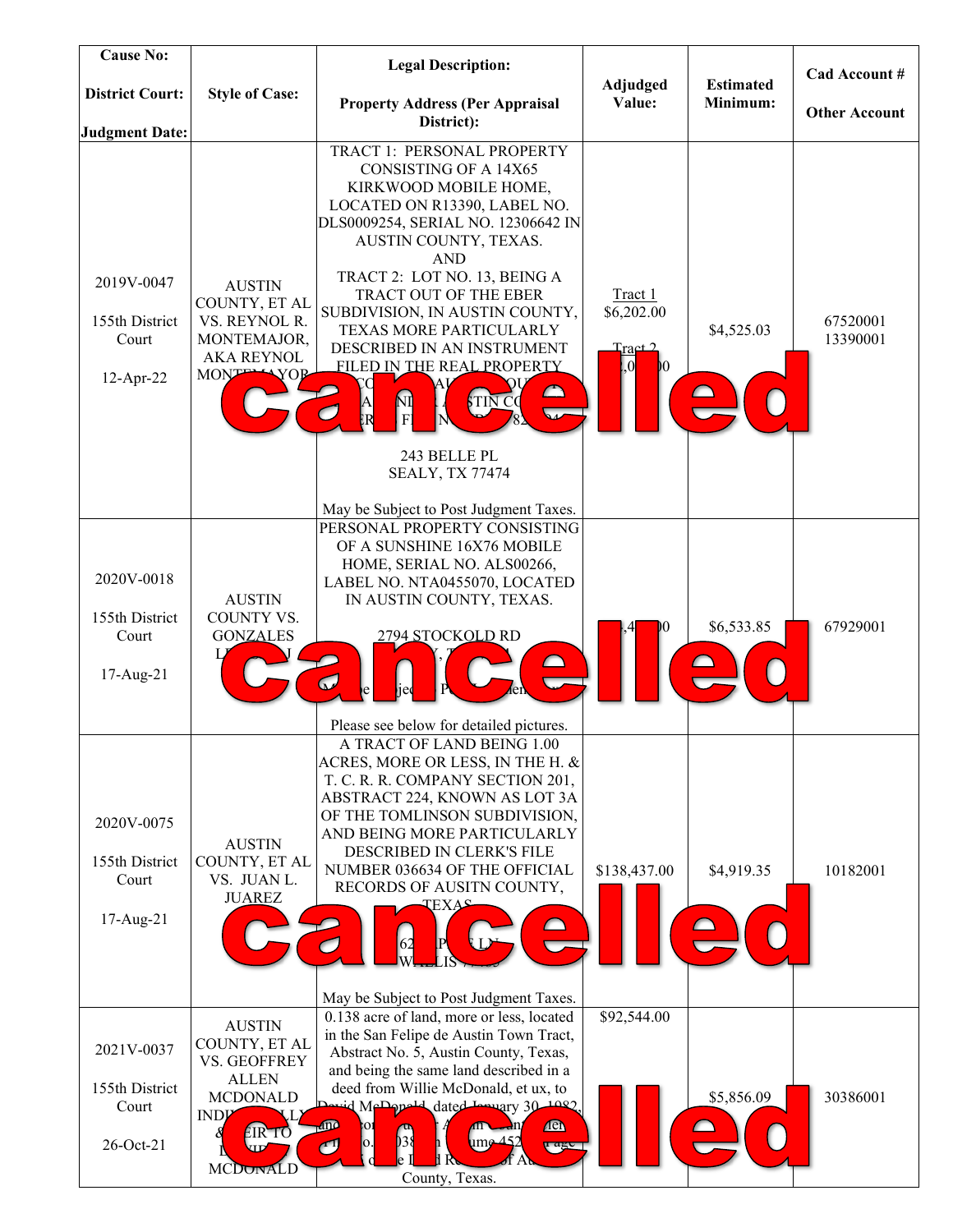|                                                       |                                                                             | 942 GARLAND LN<br><b>SEALY, TX 77474</b><br>May be Subject to Post Judgment Taxes.                                                                                                                                                                                                                                                                                                                                                                                                                                                                                                                                                          |                                                  |             |                      |
|-------------------------------------------------------|-----------------------------------------------------------------------------|---------------------------------------------------------------------------------------------------------------------------------------------------------------------------------------------------------------------------------------------------------------------------------------------------------------------------------------------------------------------------------------------------------------------------------------------------------------------------------------------------------------------------------------------------------------------------------------------------------------------------------------------|--------------------------------------------------|-------------|----------------------|
| 2021V-0094<br>155th District<br>Court<br>30-Nov-21    | <b>AUSTIN</b><br>COUNTY, ET AL<br>VS. GUY KMIEC,<br><b>ETAL</b>             | A TRACT OF LAND BEING 1.00<br>ACRE, MORE OR LESS, KNOWN AS<br>TRACT 9A, IN THE B B B & C RR,<br>ABSTRACT 137 TRACT 9(PART OF<br>9), AUSTIN COUNTY, TEXAS, BEING<br>THE NORTHWEST PORTION OF<br>THAT CERTAIN 7.306 ACRES MORE<br>PARTICUALRLY DESCRIBED IN<br>CLERK'S FILE NUMBER 086488, SAID<br>1.00 ACRE TRACT BEING<br>DESCRIBED IN EXHBIT A, PAGE 2<br>OF 4 OF CLERK'S FILE NUMBER<br>b s<br><b>TIN CO</b><br>2145 ANTON LN<br><b>SEALY, TX 77474</b><br>May be Subject to Post Judgment Taxes.                                                                                                                                         | \$152,061.00                                     | \$7,993.48  | 14179001             |
| 2021V-0123<br>155th District<br>Court<br>$12$ -Apr-22 | <b>AUSTIN</b><br>COUNTY, ET AL<br>VS. KIMBERLY<br>LAEL<br>NEWSOME, ET<br>AL | Tract 1: A TRACT OF LAND BEING<br>0.6 ACRES, MORE OR LESS, IN THE<br>SAN FELIPE DE AUSTIN TOWN<br>TRACT, ABSTRACT 5, AUSTIN<br>COUNTY, TEXAS, BEING MORE<br>PARTICULARLY DESCRIBED IN<br><b>CLERK'S FILE NUMBER 162485 OF</b><br>THE OFFICAL RECORDS OF AUSTIN<br>COUNTY, TEXAS.<br>And<br>Tract 2: A TRACT OF LAND BEING<br>1.18 ACRES, MORE OR LESS, IN THE<br>SAN FELIPE DE AUSTIN TOWN<br>TRACT, ABSTRACT 5, AUSTIN<br>COUNTY, TEXAS, BEING MORE<br>PARTICULARLY DESCRIBED IN<br>VOLUME 145, PAGE 179 OF THE<br>FІ<br>O<br>Юļ<br>EXAS.<br>635 ANDREWS ST SEALY, TX and<br>ANDREWS ST SEALY, TX<br>May be Subject to Post Judgment Taxes | Tract 1<br>\$22,680.00<br>Tract 2<br>\$32,308.00 | \$12,998.35 | 14346001<br>71234001 |

This notice and the materials provided herein are for informational purposes only and do not constitute any legal advice. By using this table, the user is agreeing to the Terms of Use contained in this website. No reader should rely on, act, or refrain from acting on the basis of any information contained in this notice without seeking their own legal or other professional advice. Perdue, Brandon, Fielder, Collins, & Mott. L.L.P. ("PBFCM") **DOES NOT WARRANT** the quality or completeness of the information provided